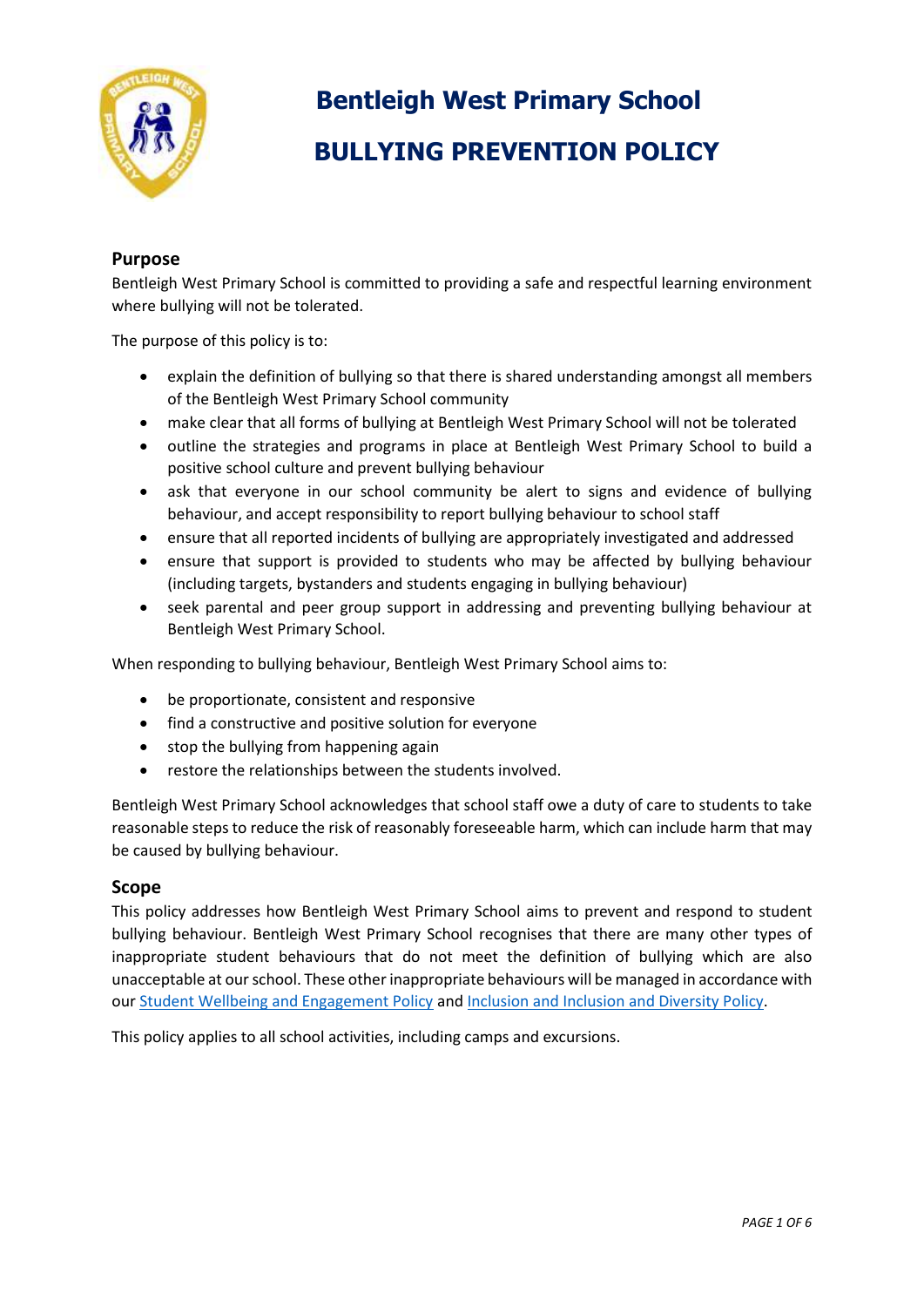# **Policy Definitions**

### *Bullying*

In 2018 the Education Council of the Council of Australian Governments endorsed the following definition of bullying for use by all Australian schools:

*Bullying is an ongoing and deliberate misuse of power in relationships through repeated verbal, physical and/or social behaviour that intends to cause physical, social and/or psychological harm. It can involve an individual or a group misusing their power, or perceived power, over one or more persons who feel unable to stop it from happening.*

*Bullying can happen in person or online, via various digital platforms and devices and it can be obvious (overt) or hidden (covert). Bullying behaviour is repeated, or has the potential to be repeated, over time (for example, through sharing of digital records).*

*Bullying of any form or for any reason can have immediate, medium and long-term effects on those involved, including bystanders. Single incidents and conflict or fights between equals, whether in person or online, are not defined as bullying.*

Bullying has three main features:

- It involves a misuse of power in a relationship
- It is ongoing and repeated, and
- It involves behaviours that can cause harm.

Bullying can be:

- 1. *direct* physical bullying e.g. hitting, tripping, and pushing or damaging property.
- 2. *direct* verbal bullying e.g. name calling, insults, homophobic or racist remarks, verbal abuse.
- 3. *indirect* bullying e.g. spreading rumours, playing nasty jokes to embarrass and humiliate, mimicking, encouraging others to socially exclude a person and/or damaging a person's social reputation or social acceptance.

*Cyberbullying* is direct or indirect bullying behaviours using digital technology. For example via a mobile device, computers, chat rooms, email, social media, etc. It can be verbal, written and include images, video and/or audio.

#### **Other distressing and inappropriate behaviours**

Many distressing and inappropriate behaviours may not constitute bullying even though they are unpleasant. Students who are involved in or who witness any distressing and inappropriate behaviours should report their concerns to school staff and our school will follow the [Student Wellbeing and](https://www.bentleighwestps.vic.edu.au/our-policies)  [Engagement Policy Code of Conduct.](https://www.bentleighwestps.vic.edu.au/our-policies)

*Mutual conflict* involves an argument or disagreement between people with no imbalance of power. In incidents of mutual conflict, generally, both parties are upset and usually both want a resolution to the issue. Unresolved mutual conflict can develop into bullying if one of the parties targets the other repeatedly in retaliation.

*Social rejection or dislike* is not bullying unless it involves deliberate and repeated attempts to cause distress, exclude or create dislike by others.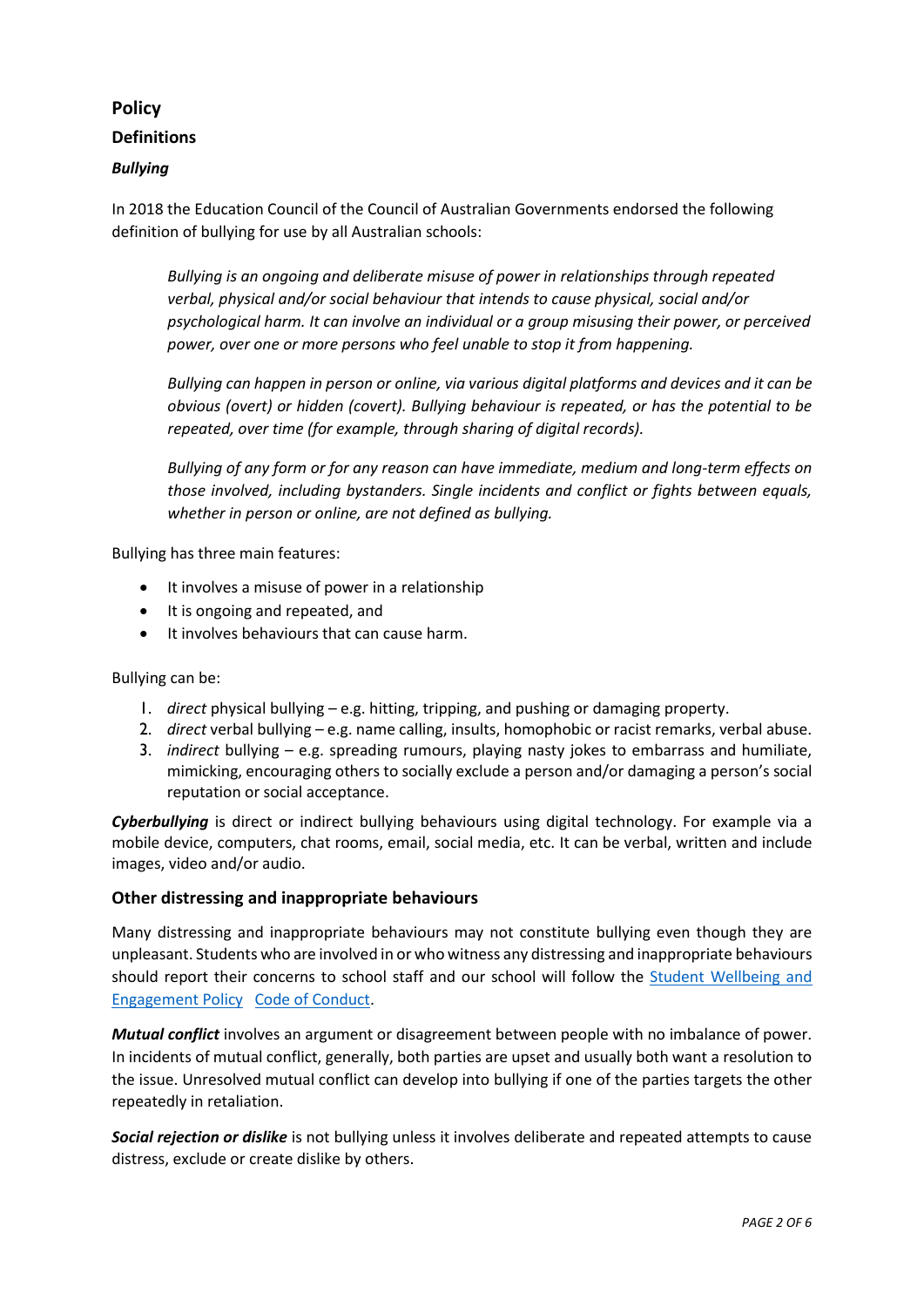*Single-episode acts* of nastiness or physical aggression are not the same as bullying. However, single episodes of nastiness or physical aggression are not acceptable behaviours at our school and may have serious consequences for students engaging in this behaviour. Bentleigh West Primary School will use its [Student Wellbeing and Engagement Policy](https://www.bentleighwestps.vic.edu.au/our-policies) to guide a response to single episodes of nastiness or physical aggression.

*Harassment* is language or actions that are demeaning, offensive or intimidating to a person. It can take many forms, including sexual harassment and disability harassment. Further information about these two forms of harassment, including definitions, is set out in our [Inclusion and Diversity Policy.](https://www.bentleighwestps.vic.edu.au/our-policies) Harassment of any kind will not be tolerated at Bentleigh West Primary School and may have serious consequences for students engaging in this behaviour. Bentleigh West Primary School will use its Student Wellbeing and Engagement Policy to guide a response to students demonstrating harassing behaviour, unless the behaviour also constitutes bullying, in which case the behaviour will be managed in accordance with this Bullying Prevention Policy.

# **Bullying Prevention**

Bentleigh West Primary School has a number of programs and strategies in place to build a positive and inclusive school culture. We strive to foster a school culture that prevents bullying behaviour by modelling and encouraging behaviour that demonstrates acceptance, kindness and respect.

Bullying prevention at Bentleigh West Primary School is proactive and is supported by research that indicates that a whole school, multifaceted approach is the most effect way to prevent and address bullying. At our school:

- We have a positive school environment that provides safety, security and support for students and promotes positive relationships and wellbeing.
- We strive to build strong partnerships between the school, families and the broader community that means all members work together to ensure the safety of students.
- Teachers are encouraged to incorporate classroom management strategies that discourage bullying and promote positive behaviour.
- A range of year level incursions and programs are planned for each year to raise awareness about bullying and its impacts.
- In the classroom, our social and emotional learning curriculum teaches students what constitutes bullying and how to respond to bullying behaviour assertively. This promotes resilience, assertiveness, conflict resolution and problem solving.
- The Friendship Saver Program and the Respectful Relationships program encourage positive relationships between students in different year levels. We seek to empower students to be confident communicators and to resolve conflict in a non-aggressive and constructive way.
- Students are encouraged to look out for each other and to talk to teachers and older peers about any bullying they have experienced or witnessed.
- We clearly define within the school community what bullying is, and the fact that it is unacceptable.
- We educate everyone within the school community to be alert to signs and evidence of bullying and to have a responsibility to report it to staff whether as observer or victim.
- We ensure that all reported incidents of bullying are followed up appropriately and that support is given to both victims and wrong doers.
- We seek staff, parental and peer-group support and co-operation at all times.

For further information about our engagement and wellbeing initiatives, please see our [Student](https://8b0a932b-3039-496a-a64f-419cb8abb5cd.filesusr.com/ugd/f3d991_618af4bfc3da473d9af60538690ef74c.pdf)  [Wellbeing and Engagement Policy.](https://www.bentleighwestps.vic.edu.au/our-policies)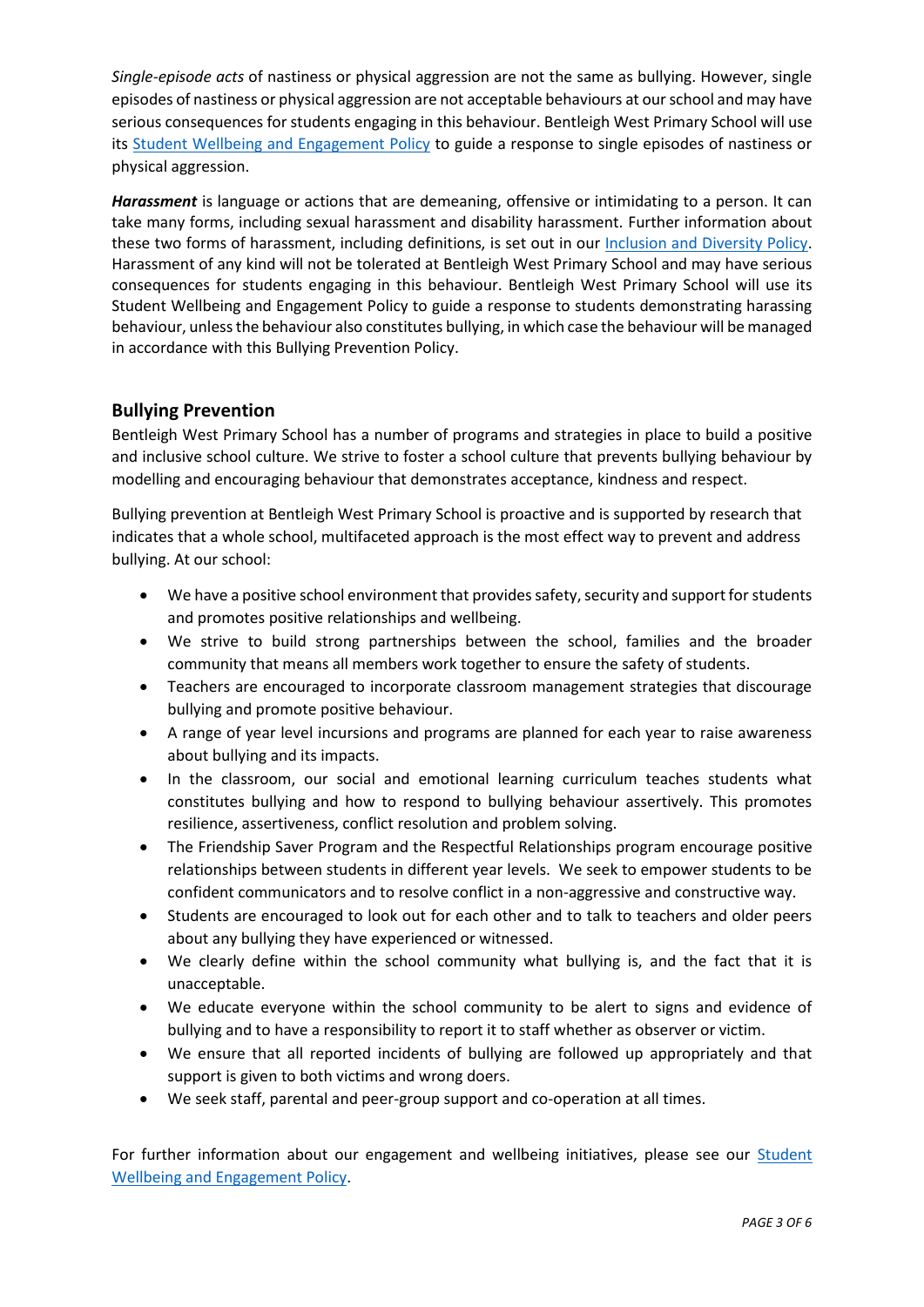# **Incident Response**

#### **Reporting concerns to Bentleigh West Primary School**

Bullying complaints will be taken seriously and responded to sensitively at our school.

Students who may be experiencing bullying behaviour, or students who have witnessed bullying behaviour, are encouraged to report their concerns to school staff as soon as possible.

Our ability to effectively reduce and eliminate bullying behaviour is greatly affected by students and/or parents and carers reporting concerning behaviour as soon as possible, so that the responses implemented by Bentleigh West Primary School are timely and appropriate in the circumstances.

We encourage students to speak to their teacher or Assistant Principal. However, students are welcome to discuss their concerns with any trusted member of staff.

Parents or carers who develop concerns that their child is involved in, or has witnessed bullying behaviour at Bentleigh West Primary School should contact Sarah Asome, Assistant Principal on 9557 1228 or email [Sarah.Asome@education.vic.gov.au](mailto:Sarah.Asome@education.vic.gov.au)

#### **Investigations**

When notified of alleged bullying behaviour, school staff are required to:

- 1. record the details of the allegations in Compass and
- 2. inform the Assistant Principal and Principal

The Assistant Principal is responsible for investigating allegations of bullying in a timely and sensitive manner. To appropriately investigate an allegation of bullying, the Assistant Principal may:

- speak to the those involved in the allegations, including the target/s, the students allegedly engaging in bullying behaviour/s and any witnesses to the incidents
- speak to the parents of the students involved
- speak to the teachers of the students involved
- take detailed notes of all discussions for future reference
- obtain written statements from all or any of the above.

All communications with the Assistant Principal in the course of investigating an allegation of bullying will be managed sensitively. Investigations will be completed as quickly as possible to allow for the behaviours to be addressed in a timely manner.

The objective of completing a thorough investigation into the circumstances of alleged bullying behaviour is to determine the nature of the conduct and the students involved. A thorough understanding of the alleged bullying will inform staff about how to most effectively implement an appropriate response to that behaviour.

Serious bullying, including serious cyberbullying, is a criminal offence and may be referred to Victoria Police. For more information, see: [Brodie's Law.](http://www.education.vic.gov.au/about/programs/bullystoppers/Pages/advicesheetbrodieslaw.aspx)

#### **Responses to bullying behaviours**

When the Assistant Principal has sufficient information to understand the circumstances of the alleged bullying and the students involved, a number of strategies may be implemented to address the behaviour and support affected students in consultation with the Principal, Student Wellbeing Team, and teachers.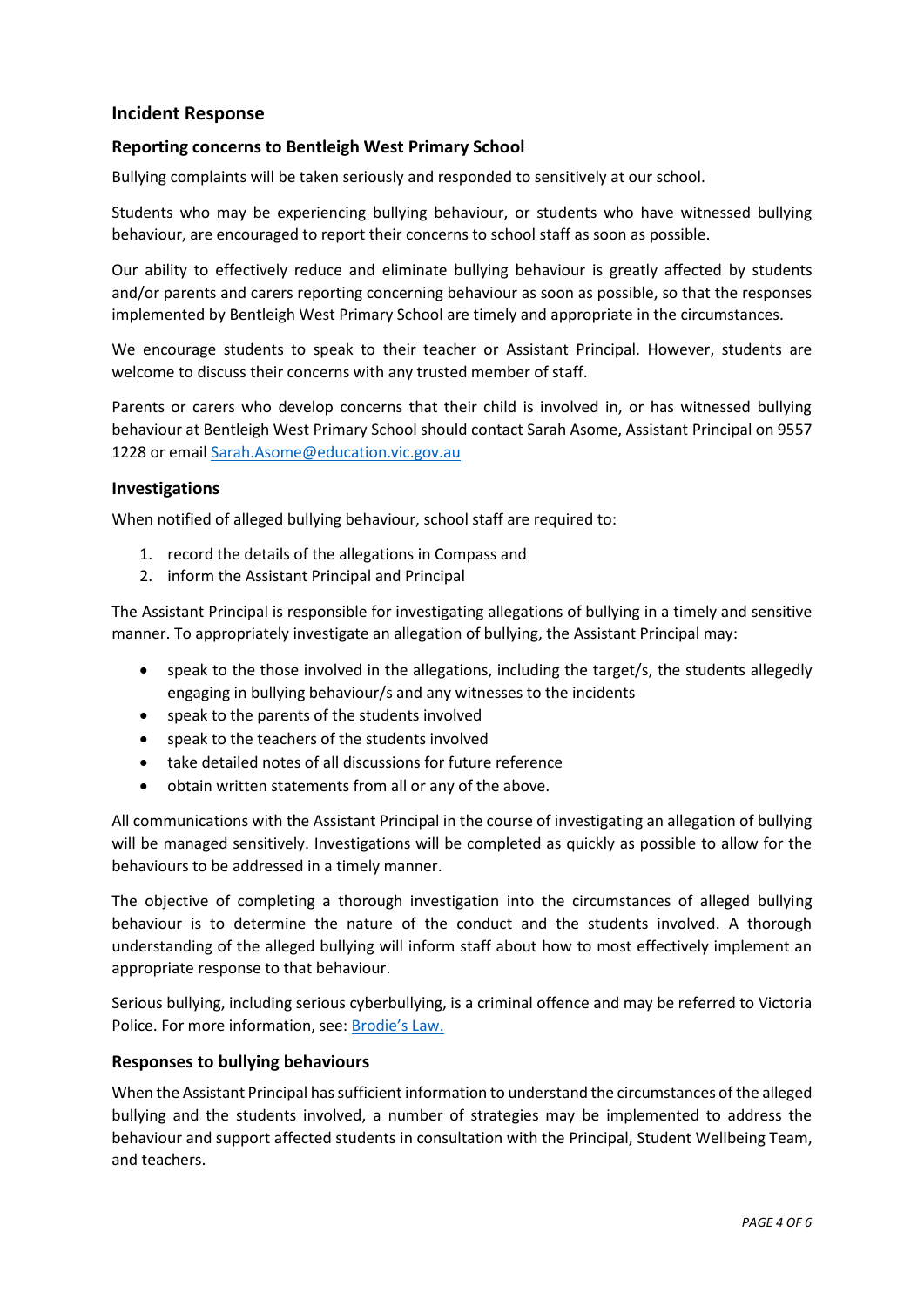There are a number of factors that will be considered when determining the most appropriate response to the behaviour. When making a decision about how to respond to bullying behaviour, Bentleigh West Primary School will consider:

- the age and maturity of the students involved
- the severity and frequency of the bullying, and the impact it has had on the target student
- whether the student/s engaging in bullying behaviour have displayed similar behaviour before
- whether the bullying took place in a group or one-to-one context
- whether the students engaging in bullying behaviour demonstrates insight or remorse for their behaviour
- the alleged motive of the behaviour, including any element of provocation.

The Assistant Principal may implement all, or some of the following responses to bullying behaviours:

- Offer counselling support to the target student or students, including referral to the Student Wellbeing Team, SSS.
- Offer counselling support to the students engaging in bullying behaviour, including referral to the Student Wellbeing Team, SSS.
- Offer counselling support to affected students, including witnesses and/or friends of the target student, including referral to the Student Wellbeing Team, SSS.
- Facilitate a restorative practice meeting with all or some of the students involved. The objective of restorative practice is to repair relationships that have been damaged by bringing about a sense of remorse and restorative action on the part of the person who has bullied someone and forgiveness by the person who has been bullied.
- Facilitate a mediation between some or all of the students involved to help to encourage students to take responsibility for their behaviour and explore underlying reasons for conflict or grievance. Mediation is only suitable if all students are involved voluntarily and demonstrate a willingness to engage in the mediation process.
- Facilitate a process using the Support Group Method, involving the target student(s), the students engaging in bullying behaviour and a group of students who are likely to be supportive of the target(s).
- Implement a Method of Shared Concern process with all students involved in the bullying.
- Facilitate a Student Support Group meeting and/or Behaviour Support Plan for affected students.
- Prepare a Safety Plan or Individual Management Plan restricting contact between target and students engaging in bullying behaviour.
- Provide discussion and/or mentoring for different social and emotional learning competencies of the students involved.
- Monitor the behaviour of the students involved for an appropriate time and take follow up action if necessary.
- Implement year group targeted strategies to reinforce positive behaviours
- Implement disciplinary consequences for the students engaging in bullying behaviour, which may include removal of privileges, detention, suspension and/or expulsion consistent with our Student Wellbeing and Engagement policy, the Ministerial Order on Suspensions and Expulsions and any other relevant Department policy.

Bentleigh West Primary School understands the importance of monitoring and following up on the progress of students who have been involved in or affected by bullying behaviour. Where appropriate, school staff will also endeavour to provide parents and carers with updates on the management of bullying incidents.